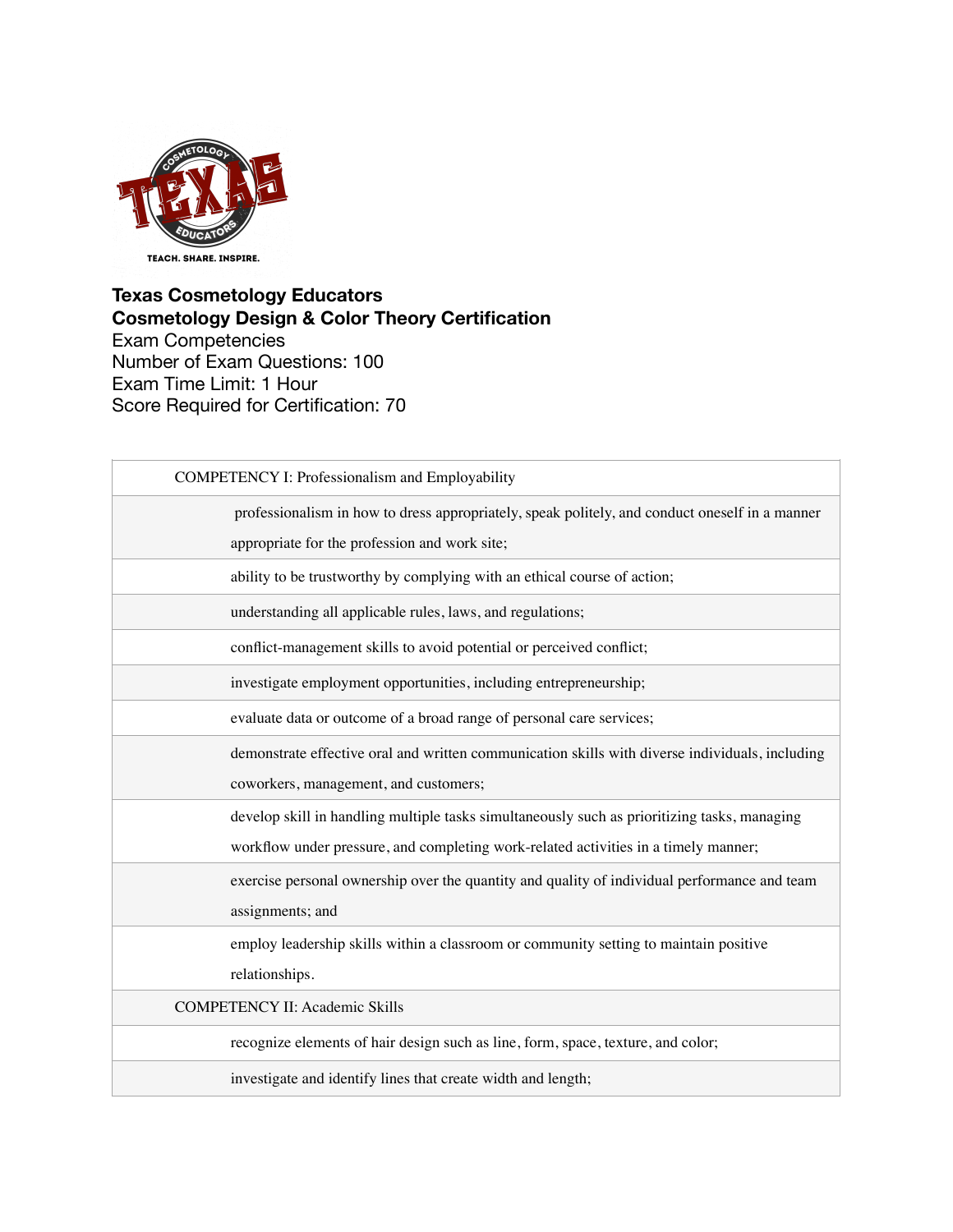

| explain the position of diagonal and curved lines to emphasize or minimize facial features;        |
|----------------------------------------------------------------------------------------------------|
| identify different facial shapes and their importance to hair design;                              |
| explore the significance and function of parallel lines in hair design;                            |
| judge the relevance of contrasting and transitional lines in hair design;                          |
| explain the importance of knowledge of color theory as it applies to the cosmetology field;        |
| document the scope of client services affected by basic color theory such as artificial hair color |
| services, facial makeup application, eyebrow color, and eyelash tint services;                     |
| explain the theories of color illusion such as light and dark colors and tones that may create an  |
| illusion of more or less volume in the hair design;                                                |
| justify the selection of color process as it pertains to skin tone and eye color;                  |
| create a logical structure for color; and                                                          |
| make use of primary, secondary, and tertiary colors as they relate to the field of cosmetology.    |
| <b>COMPETENCY III: Rules and Regulations</b>                                                       |
| apply health and safety policies and procedures;                                                   |
| recognize risks and potentially hazardous situations in compliance with the TDLR;                  |
| navigate the TDLR website for exam eligibility, exam results, and student hours; and               |
| identify licensure and renewal requirements of the licensee or licensed cosmetology                |
| establishment or school.                                                                           |
| <b>COMPETENCY IV: Technical Skills</b>                                                             |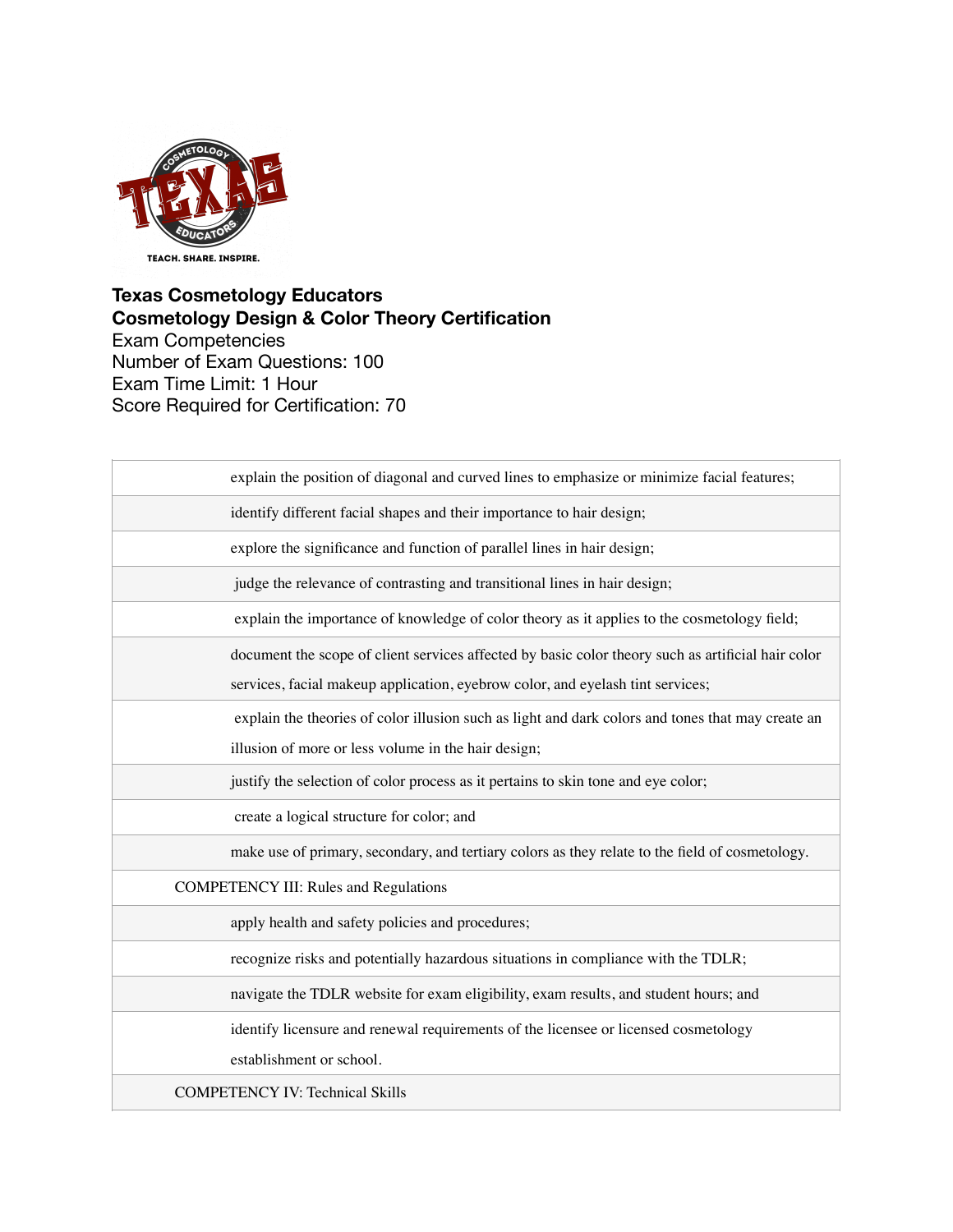

| create a digital portfolio of design elements that are relevant to the cosmetology field;        |
|--------------------------------------------------------------------------------------------------|
| use ergonomically designed equipment to promote professional efficiency;                         |
| use available technology sources effective in a professional salon setting; and                  |
| apply universal precautions in disposal of hazardous materials.                                  |
| <b>COMPETENCY V: Practical Skills</b>                                                            |
| apply client consultation skills to guide individuals in recognizing concerns and making         |
| informed decisions;                                                                              |
| document client satisfaction with procedures and products to facilitate ease of consultation in  |
| future appointments;                                                                             |
| locate and compare vendors to maximize benefits for personal care clients, businesses, or        |
| organizations;                                                                                   |
| demonstrate understanding and proficiency working with complementary colors;                     |
| execute application procedure of artificial hair color such as virgin tint to darken, bleach     |
| retouch, virgin tint to lighten, and dimensional color services such as cap highlighting, foil   |
| highlighting, and low-lighting;                                                                  |
| explore the use of different types of hair colors such as demi-permanent color, permanent color, |
| semi-permanent color, temporary color, toners, and fillers;                                      |
| make use of products designed to increase the vibrancy of a color formula or to neutralize       |
| unwanted tones such as concentrates, intensifiers, pigments, or drabbers; and                    |
| use natural products to color the hair such as henna or vegetable dyes.                          |